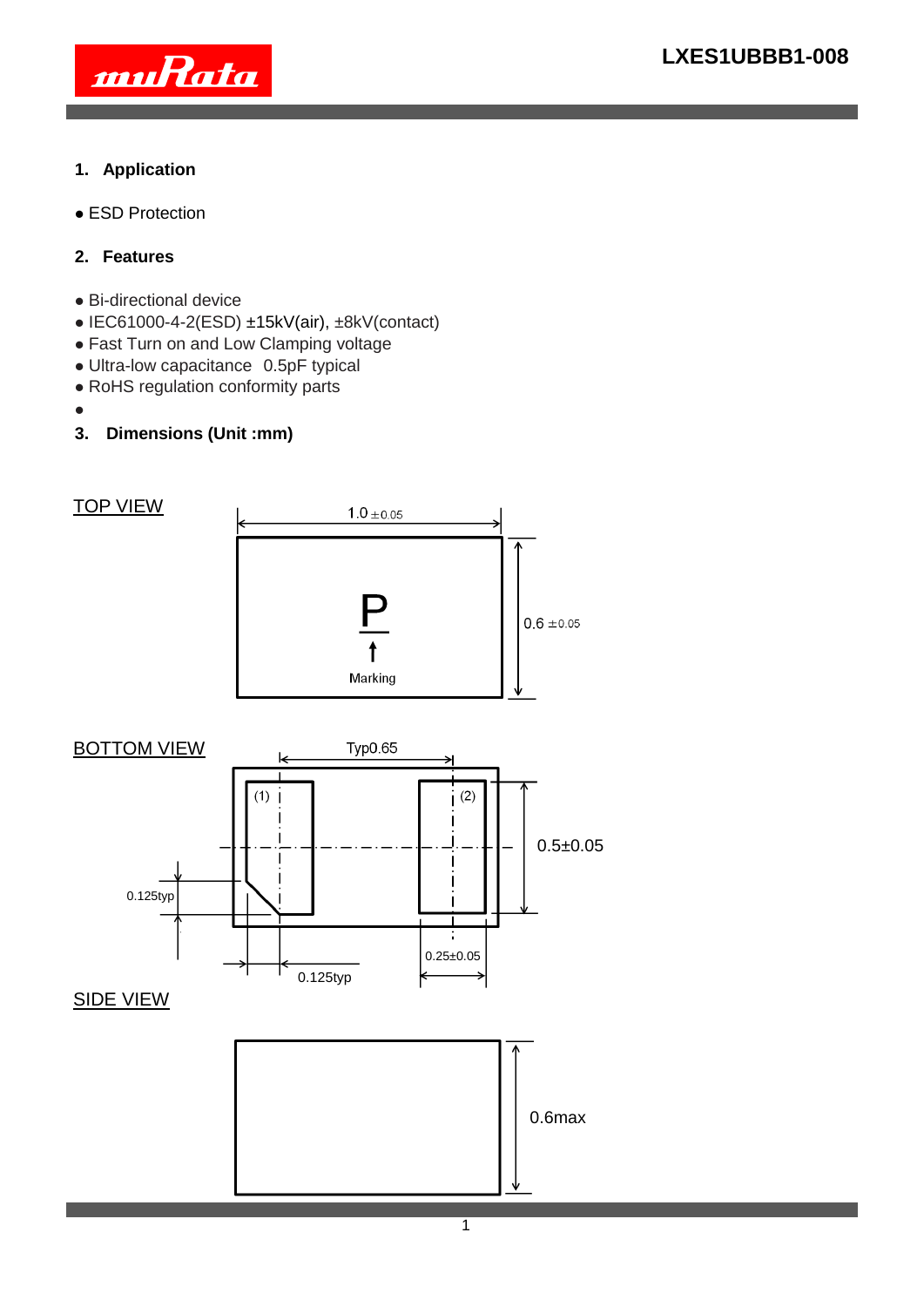

### **4. Schematic**

BOTTOM VIEW



# **5. Maximum Ratings**

| Rating                            | <b>Value</b><br><b>Symbol</b>  |                 | <b>Unit</b>  |  |
|-----------------------------------|--------------------------------|-----------------|--------------|--|
| <b>Operating Voltage</b>          | $\mathsf{V}_\mathsf{DC}$       | ±6              |              |  |
| ESD per IEC 61000-4-2 (air)       |                                | ±15             | kV           |  |
| ESD per IEC 61000-4-2 (contact)   | $\mathsf{V}_{\mathsf{ESD}}$    | ±8              |              |  |
| <b>Lead Soldering Temperature</b> | $\mathsf{r}_\mathsf{sol}$      | 260 (10 sec.)   | $^{\circ}$ C |  |
| <b>Operating Temperature</b>      | $\mathsf{T}_{\mathsf{OP}}$     | $-40$ to $+85$  | $^{\circ}C$  |  |
| Storage Temperature               | $\mathsf{\Gamma}_{\text{STO}}$ | $-40$ to $+125$ | $^{\circ}$ C |  |

# **6. Electrical Characteristics (T=25 <sup>o</sup>C)**

| <b>Parameter</b>             | <b>Symbol</b>   | <b>Conditions</b>          | <b>MIN</b> | <b>TYP</b> | <b>MAX</b> | <b>Units</b> |
|------------------------------|-----------------|----------------------------|------------|------------|------------|--------------|
| Leakage Current              | Leak            | $V_{\text{RWM}} = \pm 5V$  |            |            |            | иA           |
| <b>Breakdown Voltage</b>     | V <sub>вv</sub> | $I_{\rm BV} = 1 \text{mA}$ |            |            |            |              |
| Capacitance<br>$(I/O - GND)$ | $C_{\sf IN}$    | $V_R = 0V$ , f=1MHz        |            | 0.5        |            | рF           |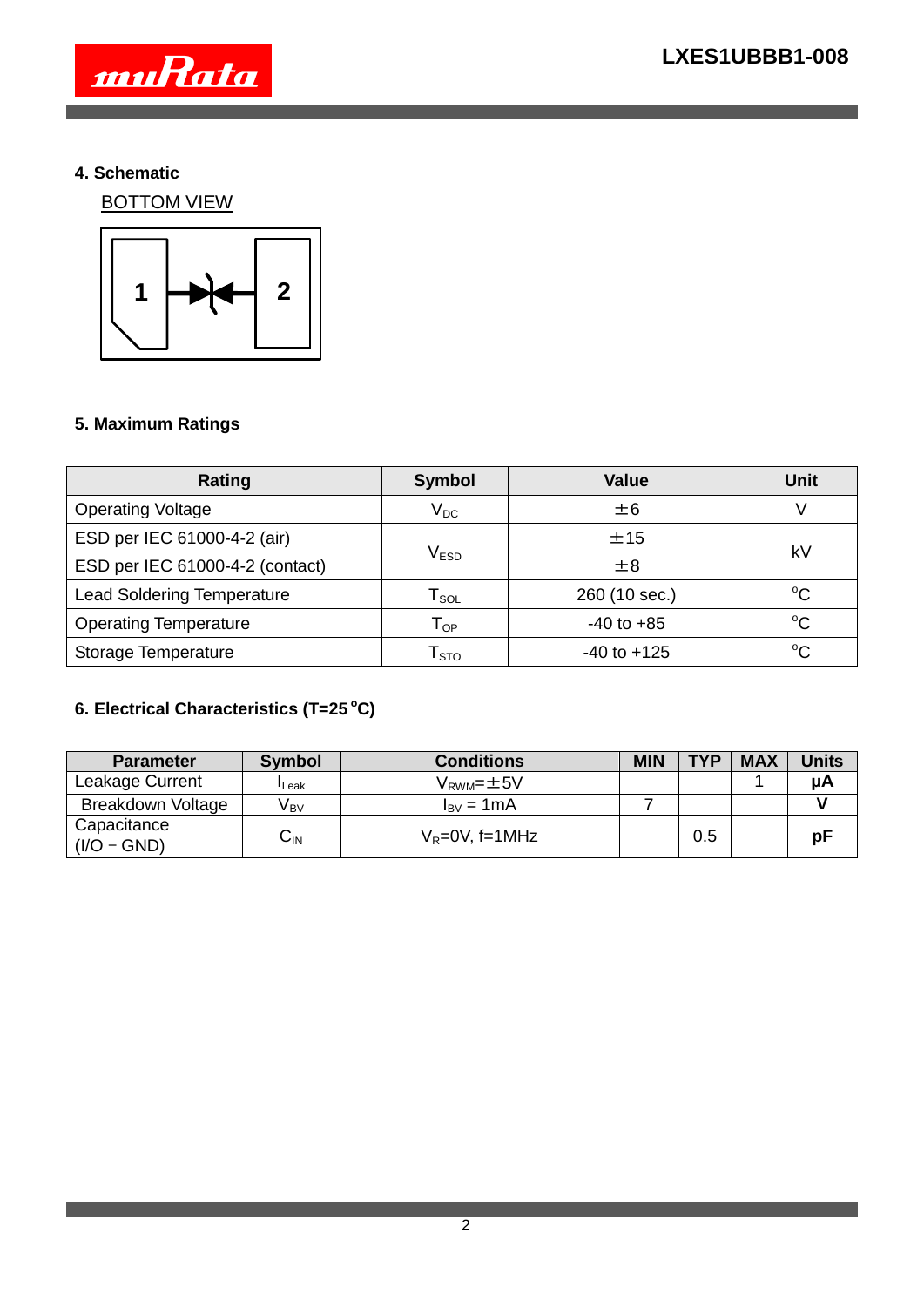

# **7. Typical Characteristic**





ESD Waveform (IEC61000-4-2:8kV Contact) Voltage vs. Capacitance

# **8. Soldering Footprint** (**Unit :mm**)



Note: This footprint is for reference purpose only.